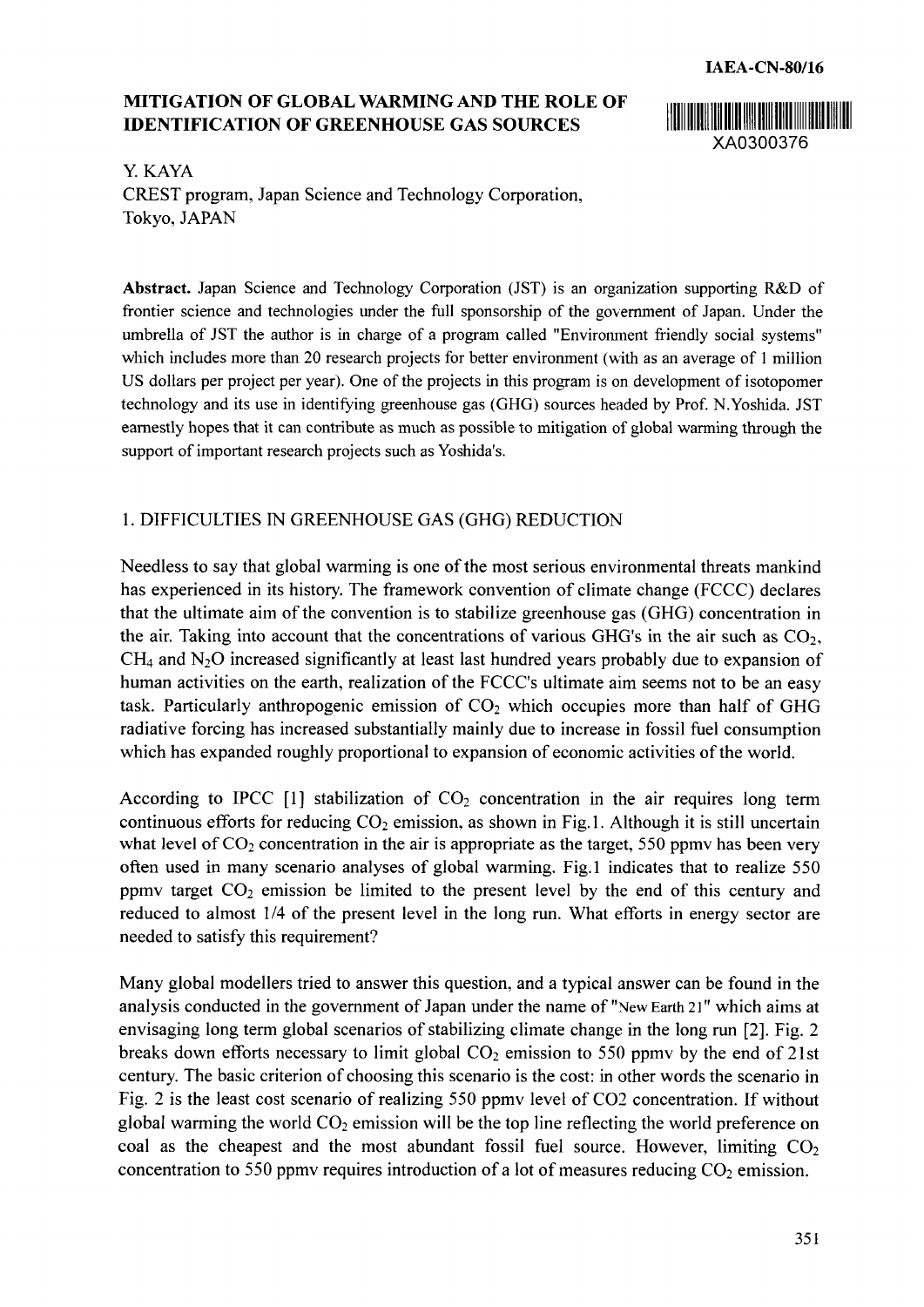

FIG 1.  $CO<sub>2</sub>$  emissions leading to stabilization at concentrations in the air.



\* Considering the COP3 agreement and carbon emission trading among Annex I countries

*FIG 2. CO*<sub>2</sub> emission reduction effects of technological options under a 550 ppmv limit.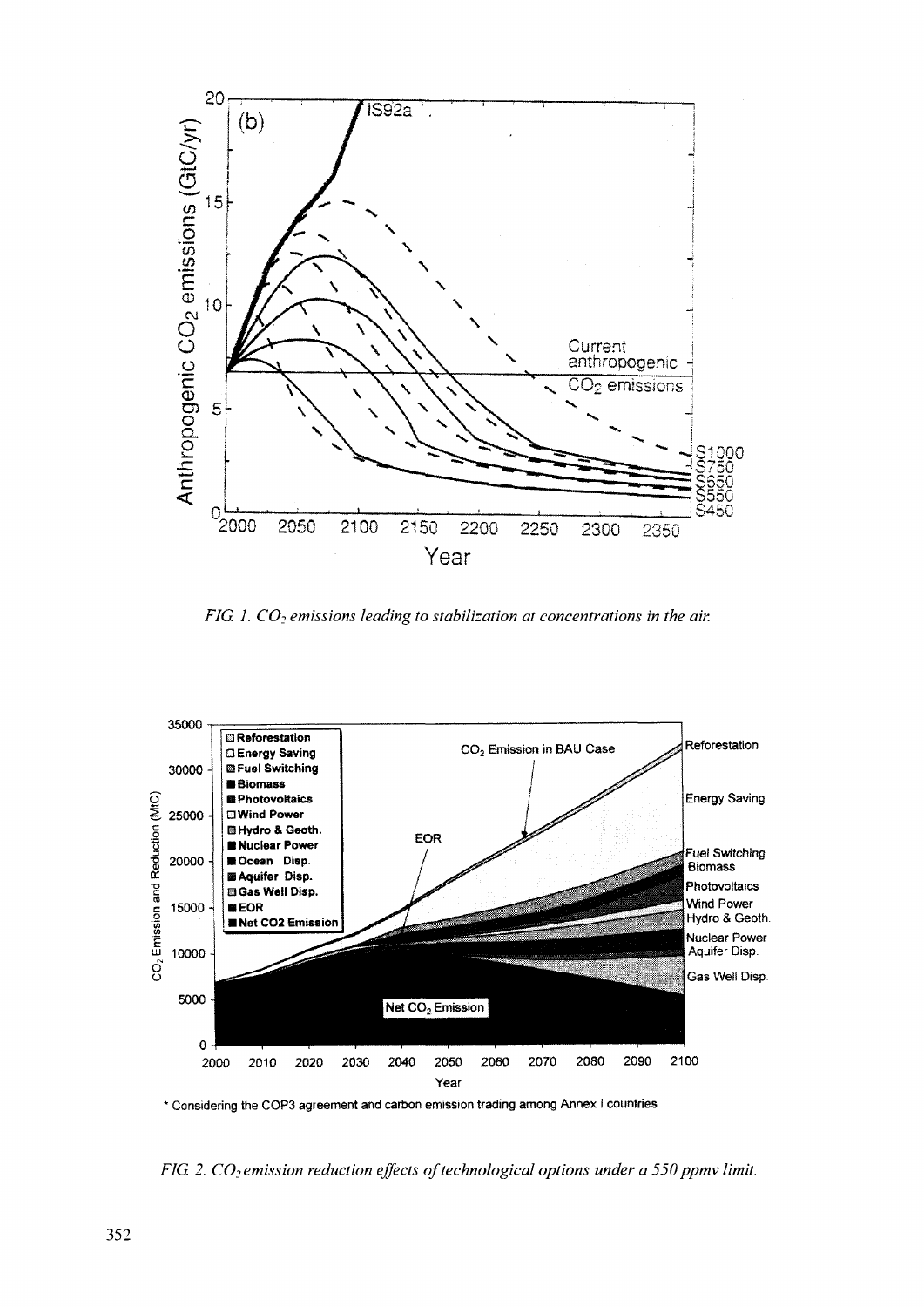Not only substitution of coal by natural gas and other less carbon dependent fossil fuels than coal, but also various new measures such as introduction of renewable energy as photovoltaics, wind power and biomass and of  $CO<sub>2</sub>$  removal and disposal should be expanded. Nevertheless these measures are still in their infancy and vast, extraordinary efforts are called for to satisfy the above requirements well in time.

When we look at short term future envisaged by the Kyoto protocol, the situation may be more serious despite that it aims only at reducing GHG's to a certain degree as the first step toward the realization of the ultimate target of stabilizing GHG concentrations in air. Let us take the case of Japan as an example. The government of Japan agreed in Kyoto to reduce GHG emission by 6 % by around 2010 when compared to the level in 1990. According to the government plans GHG emission should be stabilized by efforts of energy conservation and fuel switching, and furthermore be reduced by 6 % by other efforts such as utilization of emission trading. However we also foresee a number of difficulties in putting these measures into effects. To realize this let us look at recent macroscopic figures of economy and energy in Japan . We see that about 95% of radiative forcing of GHG's from Japan comes from  $CO<sub>2</sub>$ . So focussing our attention only on  $CO<sub>2</sub>$ , the author introduces a simple analytical tool, i.e. disaggregation of  $CO<sub>2</sub>$  emission in the folowing factors [3].

 $CO<sub>2</sub> = (CO<sub>2</sub>/Energy) (Energy / GDP) GDP$  (1)

where  $CO_2/Energy$  (or  $C/E$ ) is the carbon intensity of primary energy, Energy/GDP (or  $E/G$ ) is the energy intensity and GDP is the gross domestic product.

|                 | Carbon    |           | Gross Domestic CO2 eimission |        |
|-----------------|-----------|-----------|------------------------------|--------|
|                 |           | Energy    |                              |        |
|                 | intensity | Intensity | Product                      |        |
|                 | C/E       | E/G       | <b>GDP</b>                   |        |
| 1980-89         | $-0.7$    | $-1.8$    | $+3.5$                       | $+0.7$ |
| 1990-99         | $-0.6$    | $+0.4$    | $+1.1$                       | $+0.9$ |
| 2000-2010       | $-0.6$    | $-2.2$    | $+2.0$                       | $-0.8$ |
| $ $ (scenario)  |           |           |                              |        |
| $20th$ century, | $-0.3$    | $-0.9$    | $+3.0$                       | $+1.8$ |
| world average   |           |           |                              |        |

Table I Rates of Change of 3 factors(%/year)

Equation (1) means that the average rate of change of  $CO<sub>2</sub>$  emission is simply a sum of those of three factors, i.e. C/E, E/G and GDP. Table I exhibits recent trends of these figures together with those for the government plan for next 10 years. It is seen that we are required to reverse the trends of energy conservation of last ten years and also to keep the level of fuel switching despite of worsening public acceptance of nuclear power.

## 2. IMPORTANCE OF IDENTIFYING GHG SOURCES AND THE ROLE OF JST

In the previous section the author has stressed how difficult it is to reduce GHG's. Nevertheless, possible serious outcomes of global warming such as sea level rise compels us to doing all kinds of efforts for mitigating global warming. We should also notice the